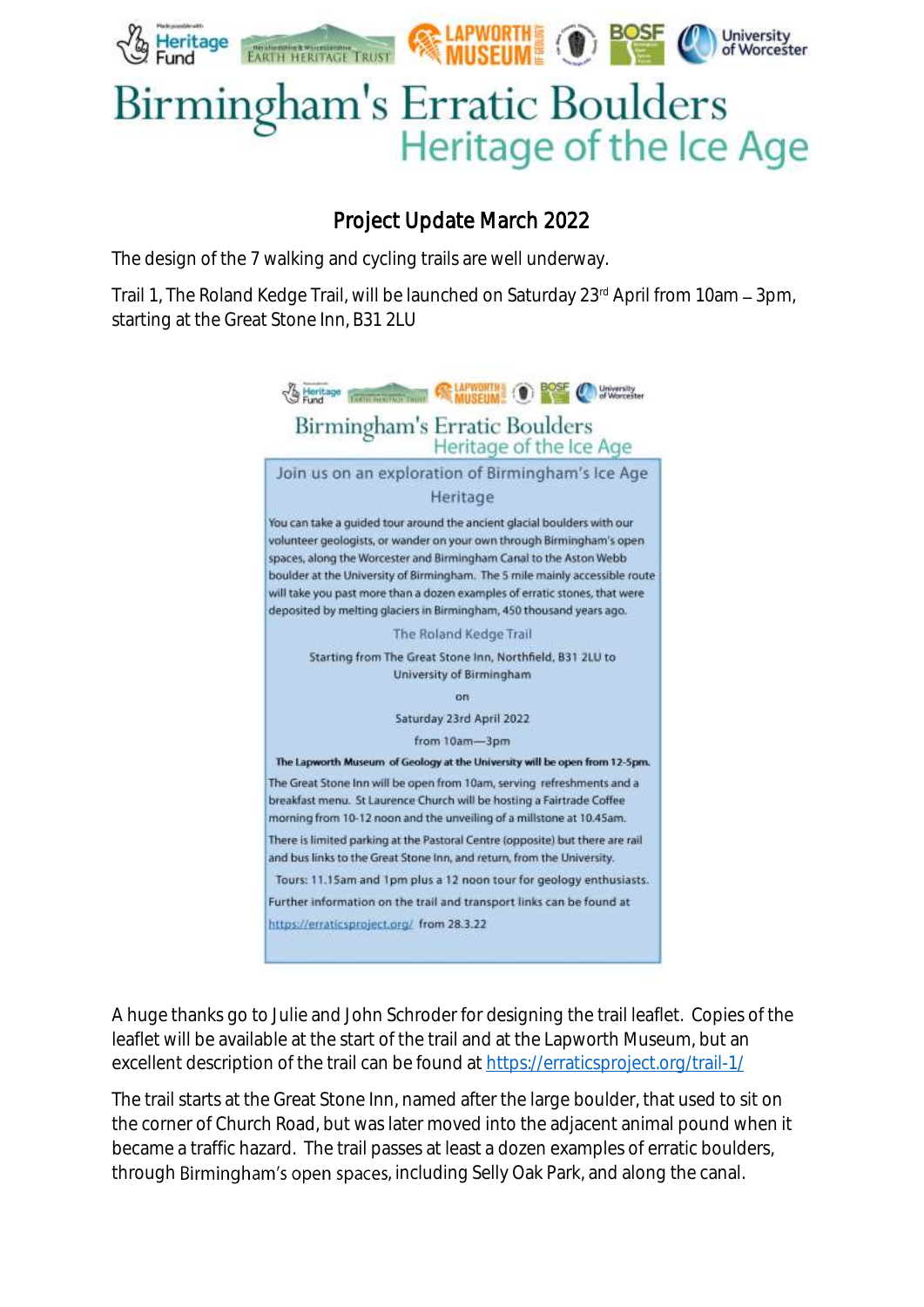







Roland Kedge who is dedicated to preserving the history of the ice age boulders of Birmingham

The route takes the walker through Selly Oak Park, which local historian Ken Pugh writes in his book "The Heydays of Selly Oak Park 1896-1911", that the land was gifted to the people of Northfield and the recently formed Kings Norton, by Emma Joel Gibbins (nee Cadbury) in 1898, on condition that "no intoxicating liquor should be sold or used in the park; it should not be open for playing games on Sunday and the gates must not be closed for more than two consecutive days".

There are two erratic boulders in the park.





This boulder was moved to the park in 1901 but was split during excavation